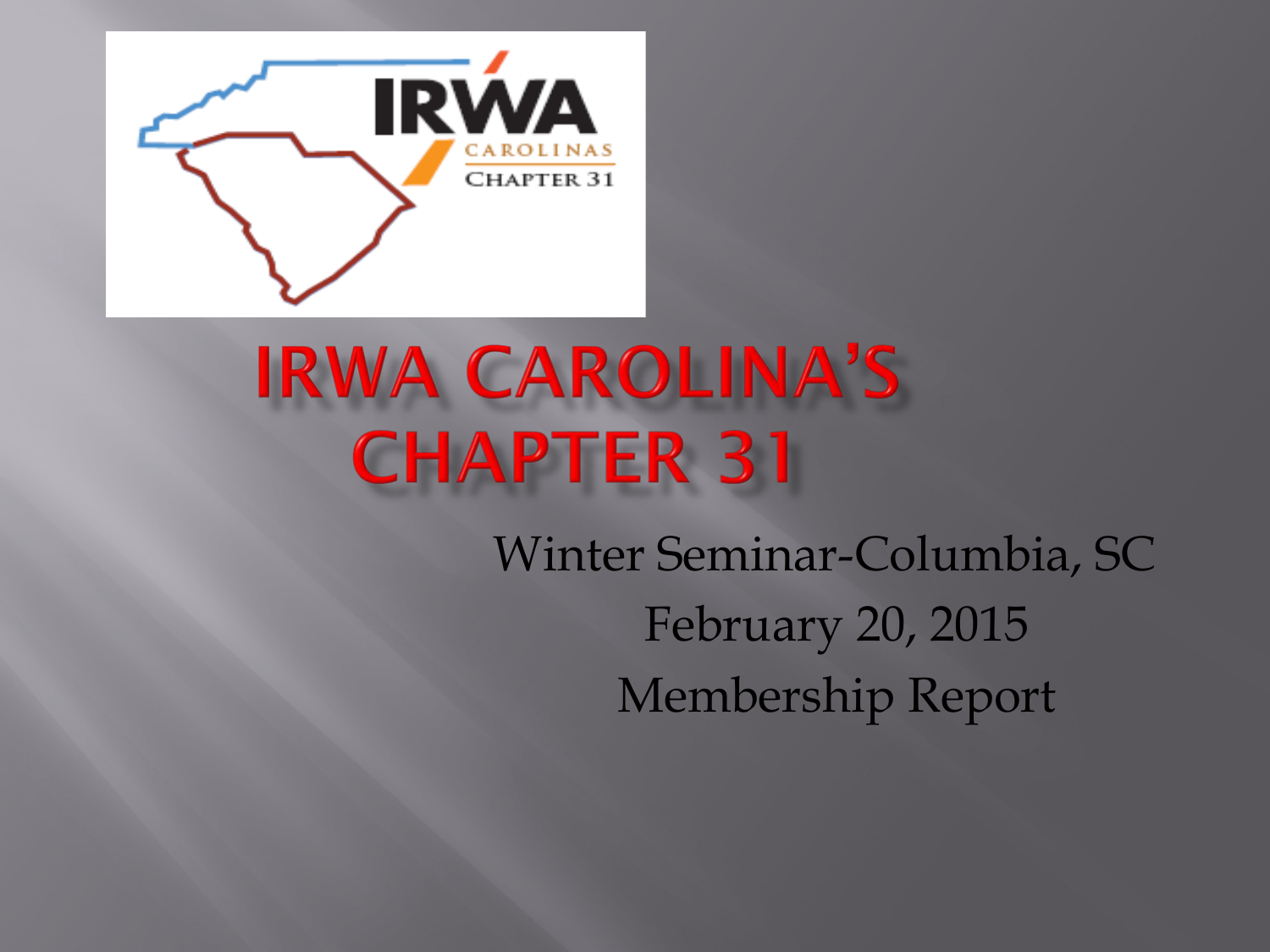

New Members 13 Total Membership as of February 20, 2015 285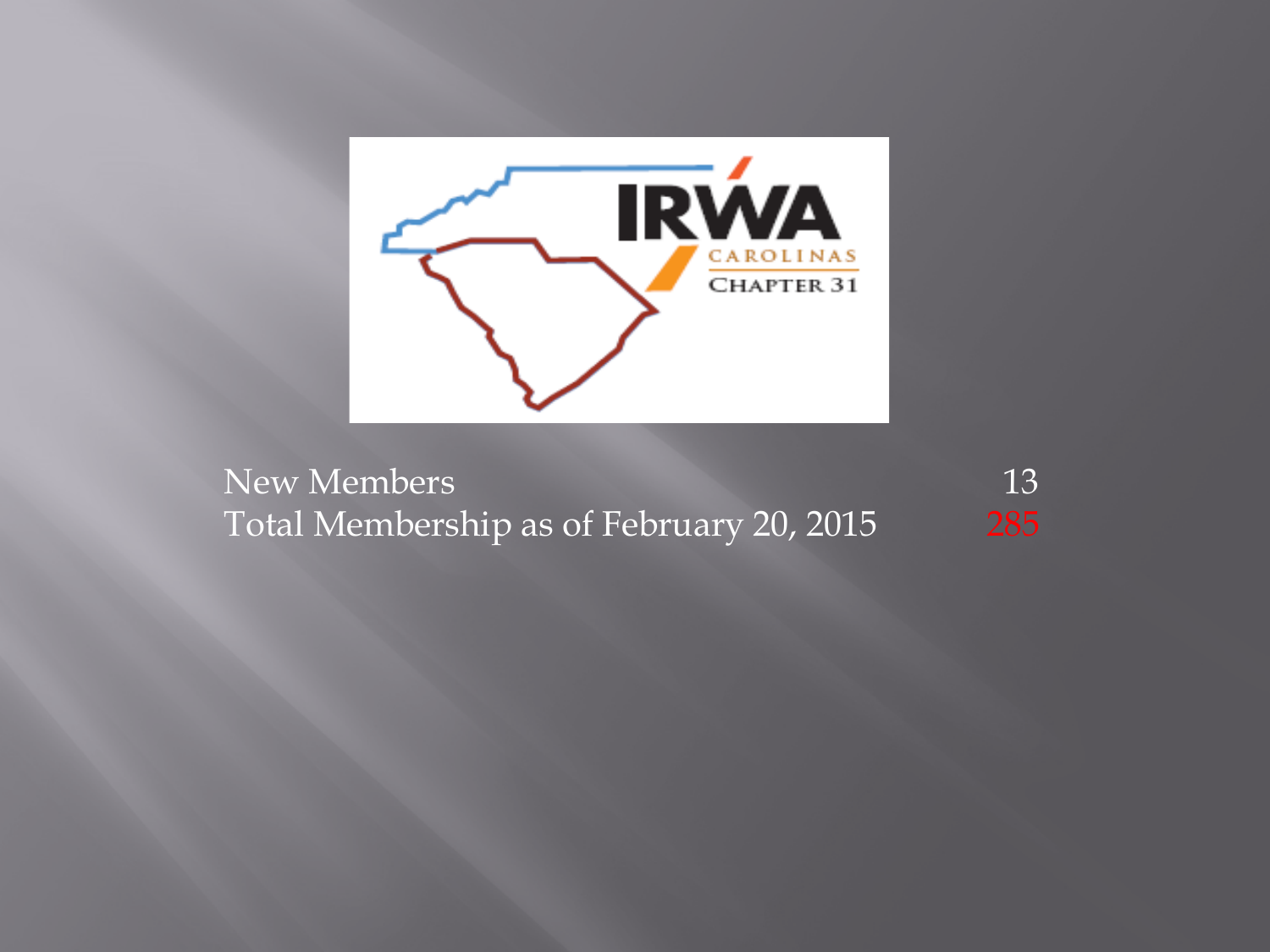

Doug L. Holley (Associate) Contract Land Staff David Cribben Duke-Energy Eli Noel Lyons (Associate) Summit Resources Martha Purser **Duke-Energy** Tim J. VanGelder McKim & Creed, Inc. Eric W. Boatwright Santee Cooper Travis Lee Avant **Compass South Appraisals** Stephen C. Sims Duke Energy John C Daniel III Telics Roderick A. Rutledge, MAI Bryant & Rutledge Brian T Bryant, MAI Bryant & Rutledge John C. Palmer The Palmer Company, Inc

Scott Buettner Professional Property Services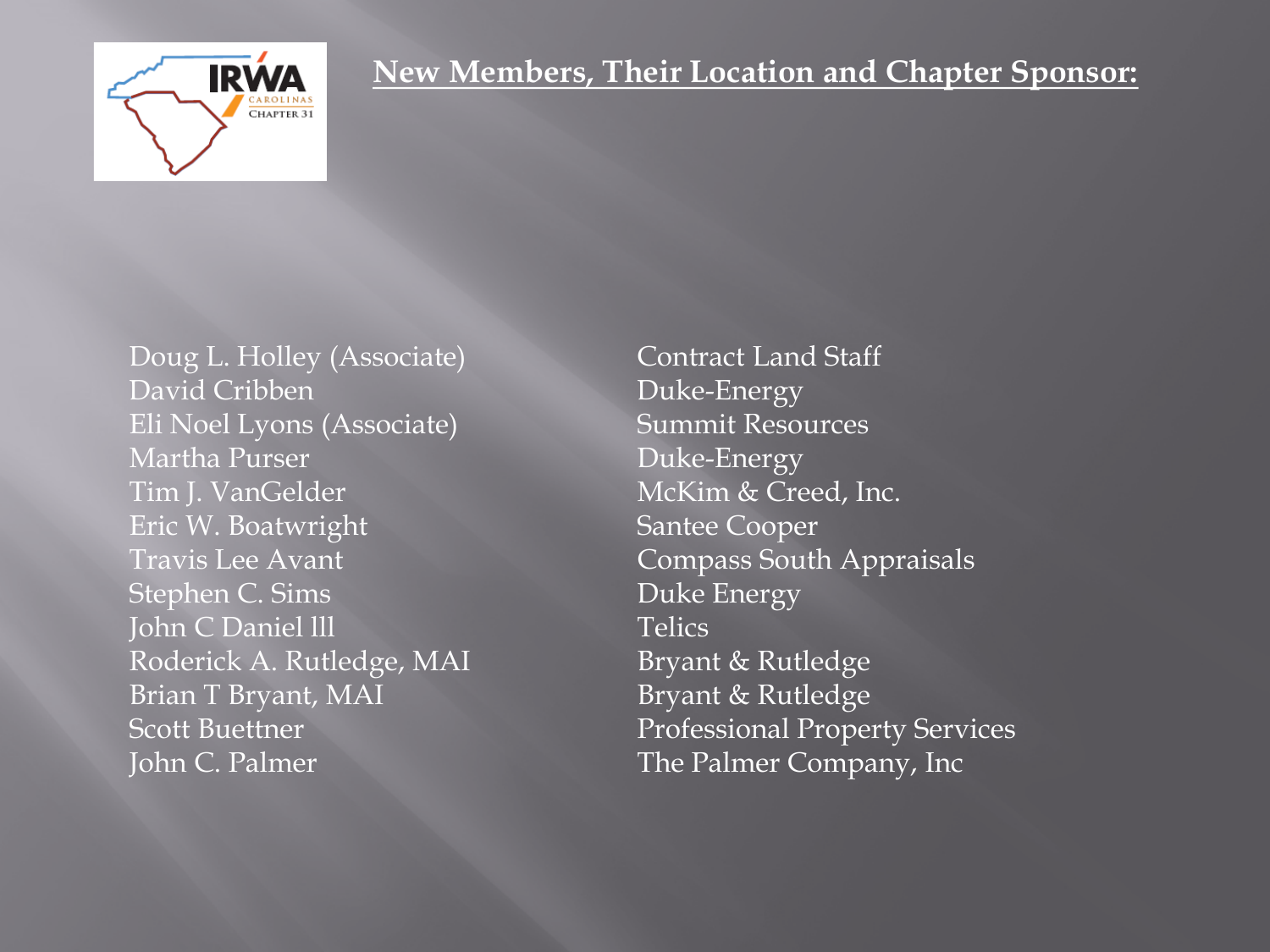

## **New Members Joining in 2015 (Including Transfers)**

| <b>First Quarter</b>  | 13 |
|-----------------------|----|
| <b>Second Quarter</b> |    |
| Third Quarter         |    |
| <b>Fourth Quarter</b> |    |
| <b>Total</b>          |    |

## Submitted by: Kevin Kilpatrick, SR/WA Chairperson, Membership Committee